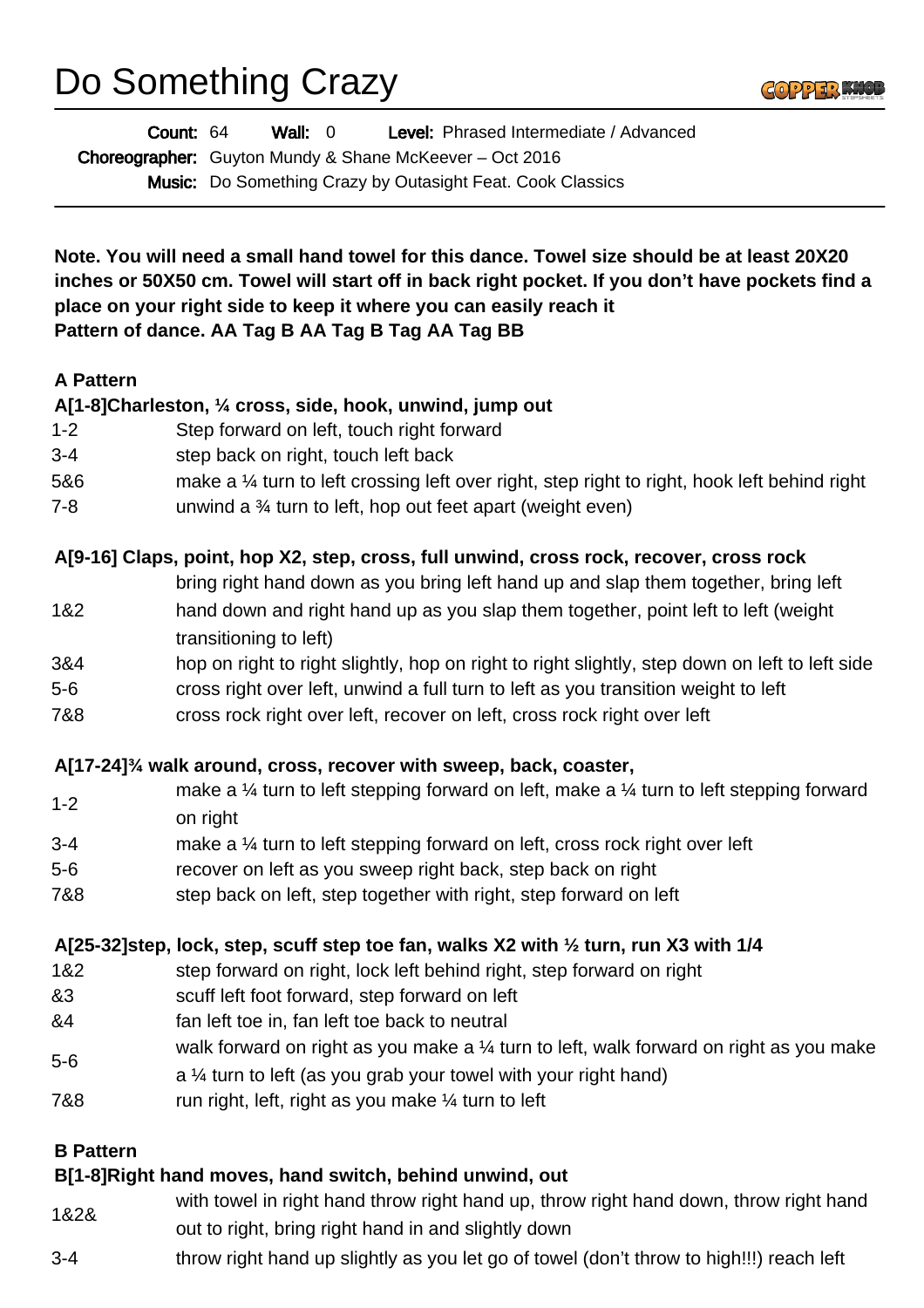hand up and grab towel while in the air.

- 5-6 Bring left hand behind back as you hook left foot behind right and grab towel with right hand (both hands on towel, if you can try and grab one corner of the towel ), unwind a full turn as you start to release towel with left hand
- 7-8 step right to right as you bring right hand from behind back and up in front at shoulder height and grab towel with left hand close to right, slide left hand out to end of towel so that towel is stretched out in front of you.

## **B[9-16]towel wrap around, overhead, out,**

- 1-2 Bring right hand around and over left side of head and behind head and around to the right side of head as left hand follows, bring left hand around back of head and over right and extend out in front of right shoulder
- &3 bring left hand down and back to right shoulder as you push right hand up and forward (so left hand is at right shoulder and right hand is extended out)
- 4 Bring right hand around and over left side of head and behind head and around to the right side of head as left hand follows and continuing with right hand ending just to the left side of the face and the left wrist over the right so that the towel is lopped,
	- dropping down from the right hand and then back up to the left hand.
- 5-6 lift hands over your head and to the back on your neck so that the towel is looped form the front of your next to the back
- release towel and take right hand to right should and left hand to left shoulder and
- 7-8 grab either end of towel with index fingers and thumbs……..(WHOOO HOOOO!!!! LOLO), extend arms out forward

## **B[17-24]Head slide across, head slide down, wind, ¼ with throw out, grab behind**

- 1-2 bring towel under chin as you bring head towards right hand, slide chin to left hand
- 3-4 drop right hand slightly down, slide chin from left hand down to right dropping slightly 5&6 wind up towel in a circular motion (roll both hands so that towel is like a small jump rope)
- 7-8 make a  $\frac{1}{4}$  turn to right as you rock right to right and pop towel out to right (don't pop the person behind you), bring towel behind back and grab with left hand as you
- recover on left

# **B[25-32]walks with swing, back X 2, coaster**

- 1-2 walk forward right as you swing towel in a figure 8 motion from upper left then down to right, then back up and down to left as you walk forward on left
- 3-4 walk forward right as you swing towel in a figure 8 motion from upper left then down to right, step together with left as you put towel over head and down around back of neck 5-6 walk back on right, walk back on left
- 7&8 step back on right, step together with left, step forward on right as you put towel in back pocket or where ever you are keeping it

## **Tag.**

## **[1-8] Step, jazz box with ¼ X 2**

- 1-2 Step forward on left, cross right over left
- 3-4 step back on left, make a ¼ turn to right as you step forward on right